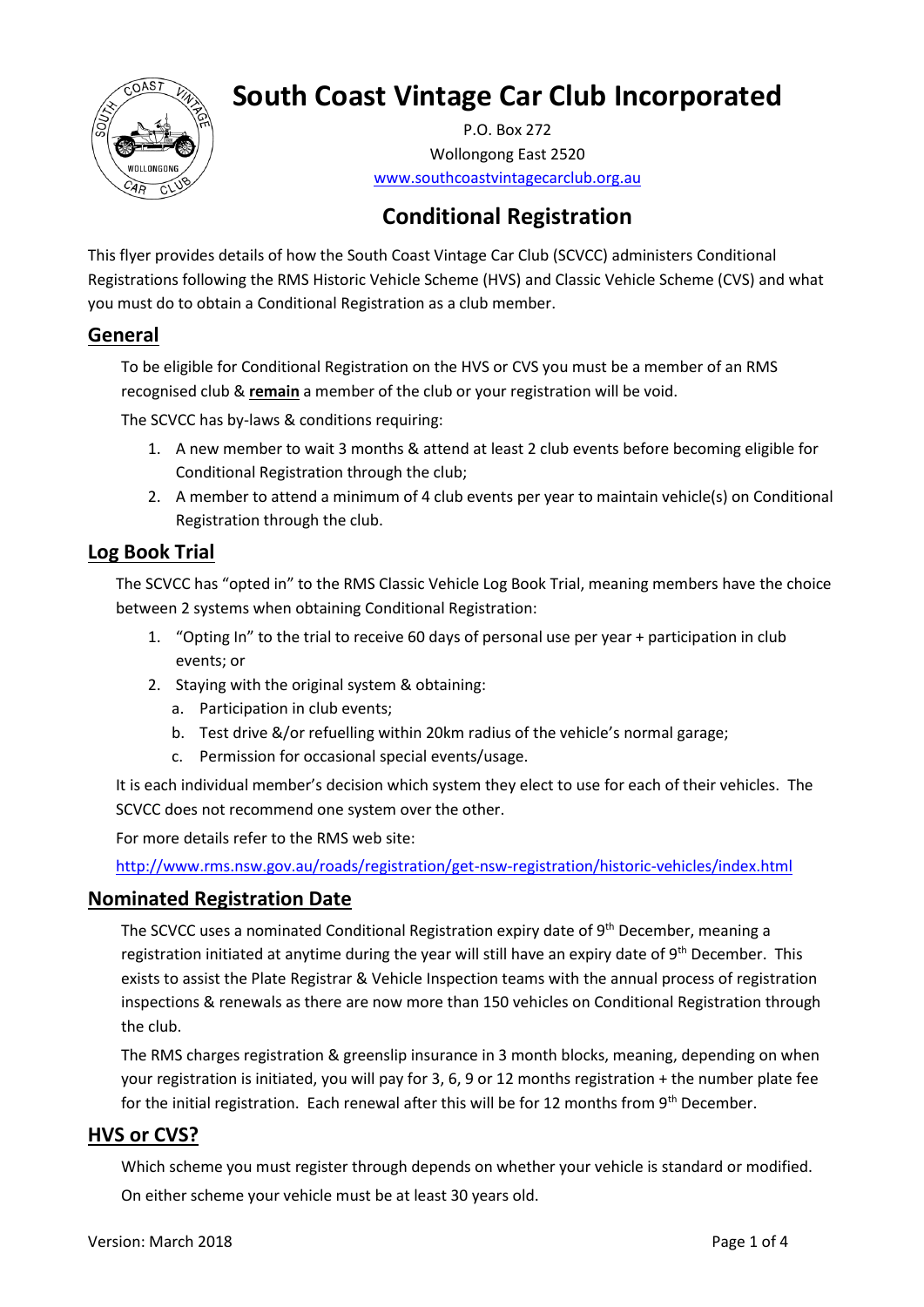**HVS vehicles** must be as close to original condition as possible, with **no** alterations except for safety features such as [seatbelts](http://www.rms.nsw.gov.au/roads/registration/get-nsw-registration/historic-vehicles/index.html#Seatbeltsandchildrestraints) and turn indicators, or period accessories and options, if desired (and as accepted by the club). LPG conversions are allowed. Vehicles converted from left-hand drive to righthand drive are allowed provided that the vehicle otherwise meets all requirements for the HVS.

**CVS vehicles** are those which have modifications, being either:

- 1. Owner certified as allowed by various RMS Vehicle Standard Information (VSI) sheets; or
- 2. Engineer certified on the Vehicle Safety Compliance Certification Scheme (VSCCS) as detailed in VSI 6 – Light vehicle modifications or the older Engineering Certification Scheme (ECS);

The SCVCC will not necessarily accept any vehicle with certified modifications for CVS registration. The club has guidelines which limit the extent of modifications which will be accepted as an aid to keeping with the "vintage" intent of the club. (ie. We are not a hot rod club). Refer separate document "**Guidelines: Acceptable Club Registered Vehicles**" (obtainable from the "**Forms**" section of the club's website)

### **HVS Process**

Any vehicle for a new HVS Conditional Registration through the SCVCC requires 2 items:

- 1. A pink slip to confirm the vehicle is roadworthy; and
- 2. It must be inspected by one of the club's inspectors to confirm it is unmodified & complies with the HVS & SCVCC guidelines;

Obtain your pink slip then contact the Plate Registrar or Assistant using details in the front of the Klaxon to obtain details for the club's inspectors.

Upon successfully obtaining the above 2 items, you should contact the Plate Registrar or Assistant, who will provide & assist with completing the paperwork required for registration, including:

- 1. **Application for Conditional Registration Form 1246**;
- 2. **Historic Vehicle Declaration Form 1259**;
- 3. SCVCC Declaration;

To complete this paperwork you will need to have & produce:

- 1. NSW drivers licence;
- 2. Vehicle insurance details (comprehensive or third party property damage);

#### **At the RMS**

For the initial registration you will need to produce:

- 1. Proof of identity (usually a NSW drivers licence);
- 2. **Application for Conditional Registration Form 1246** with Vehicle ID section signed by the SCVCC Plate Registrar;
- 3. **Historic Vehicle Declaration Form 1259** signed by the SCVCC Plate Registrar;
- 4. Proof of vehicle ownership. Typically a purchase receipt or if the vehicle has previously been registered in your name, then a copy of the old registration certificate is sufficient;

#### Hints & Tips:

- 1. As a first step you should advise the RMS officer that you require the Conditional Registration to end on the specific date of 9<sup>th</sup> December. It is common for officers to not notice this on the application form & have to re-start the process part way through;
- 2. You will also need to advise the officer whether or not you will be participating in the 60 Day Log Book Trial. If participating you will need to complete a **Change of Records Form 1021**;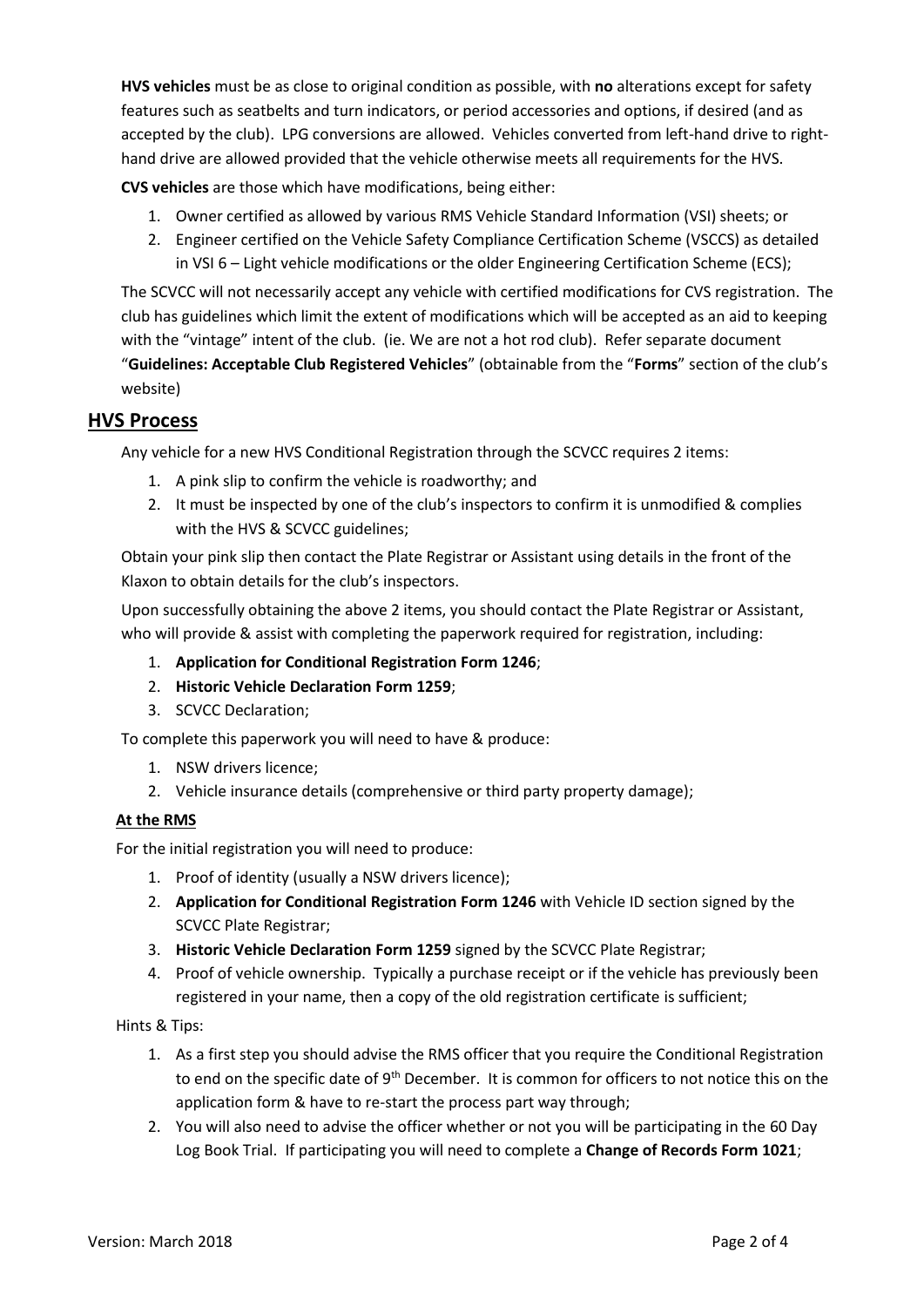#### **Annual Registration Renewals**

Each year the vehicle must be inspected for roadworthiness and a resultant **Historic Vehicle Declaration Form 1259** completed by the SCVCC Plate Registrar for you to submit to the RMS with your registration renewal.

There are 2 options for the roadworthiness inspection:

- 1. Obtain a pink slip yourself through any certified inspection station. (Note: The club has a bylaw requiring any vehicle manufactured in 1980 or later to obtain a pink slip. ie. it won't be inspected on an annual inspection day);
- 2. Attend one of the 2 SCVCC inspection days. These will be advised in the Klaxon, and are typically the:
	- a. Last Saturday in October at South Coast 4 Wheel Drive (North Wollongong); and
	- b. Last Sunday in November at BL Motors (Dapto);

Regardless of which inspection method you follow, you will need to attend an inspection day to obtain your signed **Historic Vehicle Declaration Form 1259**.

Remember:

- Each year/renewal you will need to produce your NSW drivers licence & proof of vehicle insurance (comprehensive or third party property damage);
- Registration will only be valid & renewed if you are a financial member of the SCVCC.

#### **CVS Process**

The CVS process is significantly different to the HVS process. The main items associated with it are:

- 1. The vehicle must be accepted by the SCVCC committee as being as being compliant with the club's vehicle guidelines;
- 2. A blue slip must be obtained for the initial registration;
- 3. A pink slip must be obtained each year for the registration renewal;
- 4. A **Classic Vehicle Declaration Form 1835** must be authorised by the ACMC (Australian Confederation of Motor Clubs) NSW Ltd for the initial registration & each annual renewal. There is a \$25 fee each time.

To submit your vehicle to the committee for consideration you are required to complete a "**SCVCC CVS Application**" form and give it to a committee member. This form is designed to solicit information on the modifications to your vehicle and how they compare to the club's document: "**Guidelines: Acceptable Club Registered Vehicles**".

The committee will consider your application at a monthly committee meeting, which are typically held 1 week after the monthly general meeting.

For applications which are accepted, the subsequent steps are:

- 1. You must obtain a blue slip for the vehicle, regardless of whether it is currently registered or not, noting:
	- a. The blue slip is only valid for 42 days & your vehicle must be registered within this time or a new blue slip will be required;
	- b. If your vehicle requires an engineers certificate there are varying RMS requirements depending on whether the certificate has been issued under the old Engineering Certification Scheme (ECS) or new Vehicle Safety Compliance Certification Scheme (VSCCS). Refer to the RMS or their web site for details;
- 2. After obtaining the blue slip contact the Plate Registrar or Assistant who will assist you in completing sections 1 & 2 of a **Classic Vehicle Declaration Form 1835**, stamp it on the Club's behalf and have you complete an SCVCC Declaration;